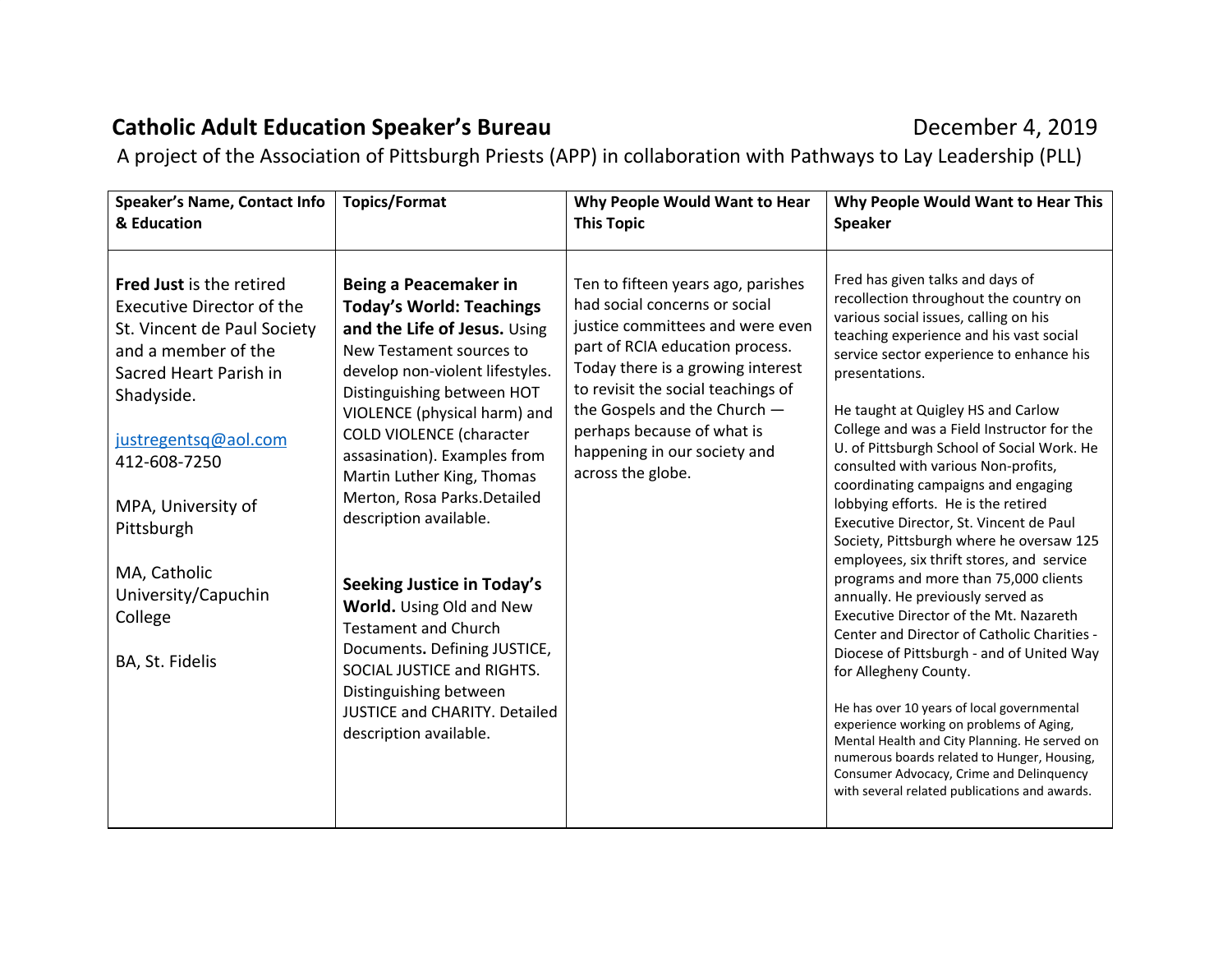| <b>Speaker's Name, Contact Info</b>                                                                                                                                                                                                      | <b>Topics/Format</b>                                                                                                                                                                                                                                                                                                                                                                                                                                                                                                                                                                                                                                                                                                                                  | Why People Would Want to Hear                                                                                                                                                                                                                                                                                                                                                                                                                                                                                                                                                                                                                | Why People Would Want to Hear This                                                                                                                                                                                                                                                                                                                                                                                                                                                                                                                                                                                                                                                                                                                                                                                                                                                                                                                                                                                                                  |
|------------------------------------------------------------------------------------------------------------------------------------------------------------------------------------------------------------------------------------------|-------------------------------------------------------------------------------------------------------------------------------------------------------------------------------------------------------------------------------------------------------------------------------------------------------------------------------------------------------------------------------------------------------------------------------------------------------------------------------------------------------------------------------------------------------------------------------------------------------------------------------------------------------------------------------------------------------------------------------------------------------|----------------------------------------------------------------------------------------------------------------------------------------------------------------------------------------------------------------------------------------------------------------------------------------------------------------------------------------------------------------------------------------------------------------------------------------------------------------------------------------------------------------------------------------------------------------------------------------------------------------------------------------------|-----------------------------------------------------------------------------------------------------------------------------------------------------------------------------------------------------------------------------------------------------------------------------------------------------------------------------------------------------------------------------------------------------------------------------------------------------------------------------------------------------------------------------------------------------------------------------------------------------------------------------------------------------------------------------------------------------------------------------------------------------------------------------------------------------------------------------------------------------------------------------------------------------------------------------------------------------------------------------------------------------------------------------------------------------|
| and Education                                                                                                                                                                                                                            |                                                                                                                                                                                                                                                                                                                                                                                                                                                                                                                                                                                                                                                                                                                                                       | <b>This Topic</b>                                                                                                                                                                                                                                                                                                                                                                                                                                                                                                                                                                                                                            | <b>Speaker</b>                                                                                                                                                                                                                                                                                                                                                                                                                                                                                                                                                                                                                                                                                                                                                                                                                                                                                                                                                                                                                                      |
| Maureen R. O'Brien, PhD<br>Phone: 412-396-6528<br>Fax: 412-396-4904<br>Email: obrien@dug.edu<br>Associate Professor,<br>Department of Theology,<br>Fisher 608A,<br><b>Duquesne University</b><br>600 Forbes Ave.<br>Pittsburgh, PA 15282 | <b>Spiritual Reflection for</b><br><b>Everyday Discipleship:</b><br>Theological Foundations and<br><b>Practical Approaches</b><br>(1-3 sessions)<br><b>Everyone Has a Vocation:</b><br>Theological and Spiritual<br><b>Resources for Finding Your Calling</b><br>(1-2 sessions)<br>Who Is a Minister? New Models<br>for Ministries of the Baptized (1-2<br>sessions)<br><b>Practical Ecumenism: How</b><br><b>Catholics and Other Christians</b><br>Can Share and Grow in Their<br>Faith<br>Together (1-2 sessions)<br>"Nones" and the Rest of Us:<br>Declining Religious Affiliation and<br>Where We Go from Here (1-2<br>sessions)<br><b>Soundings from the World</b><br><b>Church:</b> A Field Study of Catholic<br>Parishes in Africa (1 session) | My sessions will always involve<br>both my "input" and an overall<br>process of reflection and<br>conversation. I attempt to model<br>best practices of adult formation<br>and education, drawing on their<br>rich experiences and encouraging<br>them to approach questions<br>(theirs and mine) deeply. In some<br>cases, especially if multiple<br>sessions are given, participants will<br>receive models/methods for<br>practice and reflection during each<br>session to be further pursued at<br>the next session.<br>Audio-visual equipment needed<br>for presentations,<br>including internet access. Copies<br>of handouts needed. | Maureen R. O'Brien, PhD, has been a<br>faculty member in the Duquesne<br>University Department of Theology for<br>over twenty years. She has also served<br>as a parish lay ecclesial minister, and<br>in her work at Duquesne is responsible<br>for teaching and guiding graduate<br>students as ministers.<br>She teaches topics in religious<br>education, catechetics, practical<br>theology and theological<br>anthropology. She has held several<br>national leadership positions related<br>to these areas of expertise. She has<br>also served on the national dialogue<br>group of Catholics and United<br>Methodists and helped to develop<br>their pastoral resources. She is<br>actively involved in her own parish,<br>especially in financial support of<br>Catholic schoolchildren in Haiti and<br>efforts to educate parishioners about<br>the country. She recently completed a<br>field study of lay catechists in a<br>diocese in West Africa to compare<br>their ministry with lay ecclesial<br>ministers in the United States. |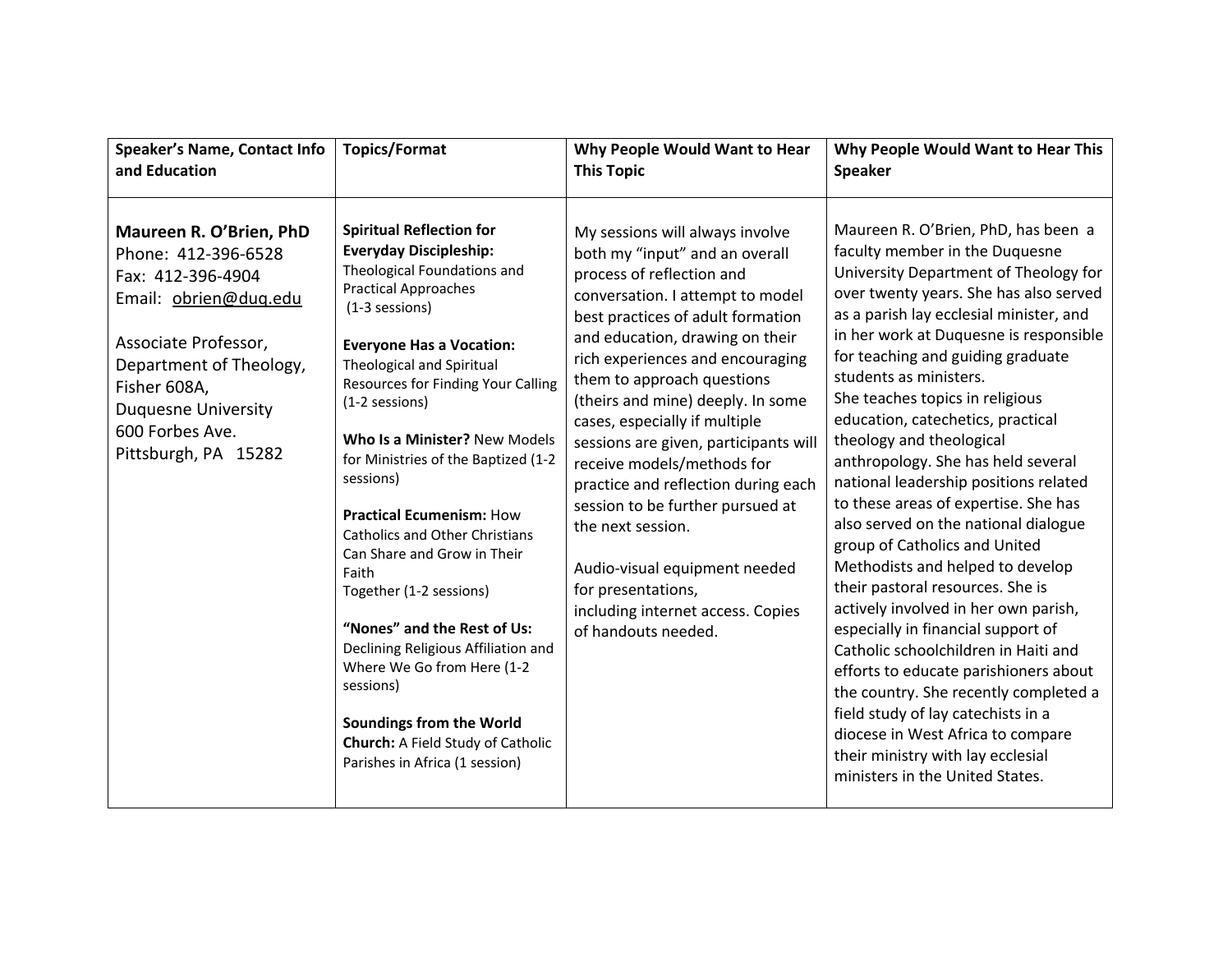| Speaker's Name and<br><b>Contact Info &amp; Education</b>                                                                                                                                                                                                                                                                                                                                                                                        | <b>Topics/Format</b>                                                                                                                                                                                                                                                         | Why People Would Want to Hear<br><b>This Topic</b>                                                                                                                                                                                                                                                                                                                                                 | Why People Would Want to Hear This<br><b>Speaker</b>                                                                                                                                                                                                                                                                                                                                                                                                                                                                                                                                                                                                                                                                    |
|--------------------------------------------------------------------------------------------------------------------------------------------------------------------------------------------------------------------------------------------------------------------------------------------------------------------------------------------------------------------------------------------------------------------------------------------------|------------------------------------------------------------------------------------------------------------------------------------------------------------------------------------------------------------------------------------------------------------------------------|----------------------------------------------------------------------------------------------------------------------------------------------------------------------------------------------------------------------------------------------------------------------------------------------------------------------------------------------------------------------------------------------------|-------------------------------------------------------------------------------------------------------------------------------------------------------------------------------------------------------------------------------------------------------------------------------------------------------------------------------------------------------------------------------------------------------------------------------------------------------------------------------------------------------------------------------------------------------------------------------------------------------------------------------------------------------------------------------------------------------------------------|
| <b>Mary Traupman, CDP</b><br>412-952-7309<br>mtraupman@gmail.com<br>J.D. Duquesne University<br>Law School;<br>Certificate, Hospital<br><b>Executive Development</b><br>Program, St. Louis<br>University;<br>M.B.A.; emphasis on<br>Non-profit Management,<br>University of Pittsburgh<br>Graduate School of<br>Business;<br>M.S.; Mathematics,<br>University of Notre Dame;<br>and<br>B.A. Magna Cum Laude,<br>Mathematics, LaRoche<br>College. | The life, work and legacy of<br><b>Wilhelm Emmanuel von</b><br>Ketteler, social reformer<br>and supporter of the<br>laboring class in Germany<br>following the industrial<br>revolution<br><b>Healthcare decision</b><br>making: the Catholic moral<br>tradition and the law | Bishop Ketteler's life and work<br>became the model for Pope Leo<br>XIII's encyclical Rerum Novarum<br>and much of what developed<br>into Catholic Social Doctrine. It<br>is relevant and necessary, even<br>today.<br>Healthcare reform is a major<br>societal issue today. Catholic<br>teaching has much to teach us<br>about healthcare decision<br>making, but much of it is<br>misunderstood. | MARY A. TRAUPMAN, Esq. is a<br>member of the Congregation of<br>the Sisters of Divine Providence,<br>with over 40 years of professional<br>experience in positions in<br>education and health care,<br>including administration, legal<br>service, and adjunct faculty status<br>in Duquesne University's Rangos<br>School of Health Sciences.<br>Currently she is an attorney in<br>private practice with a special<br>interest in elder law.<br>She has been widely published and<br>interviewed and has lectured<br>extensively on the ethics of<br>healthcare decision making and<br>advance directives for healthcare.<br>She has served as VP, Risk Manager<br>and Staff Atty. for Divine<br>Providence Hospital. |
|                                                                                                                                                                                                                                                                                                                                                                                                                                                  |                                                                                                                                                                                                                                                                              |                                                                                                                                                                                                                                                                                                                                                                                                    |                                                                                                                                                                                                                                                                                                                                                                                                                                                                                                                                                                                                                                                                                                                         |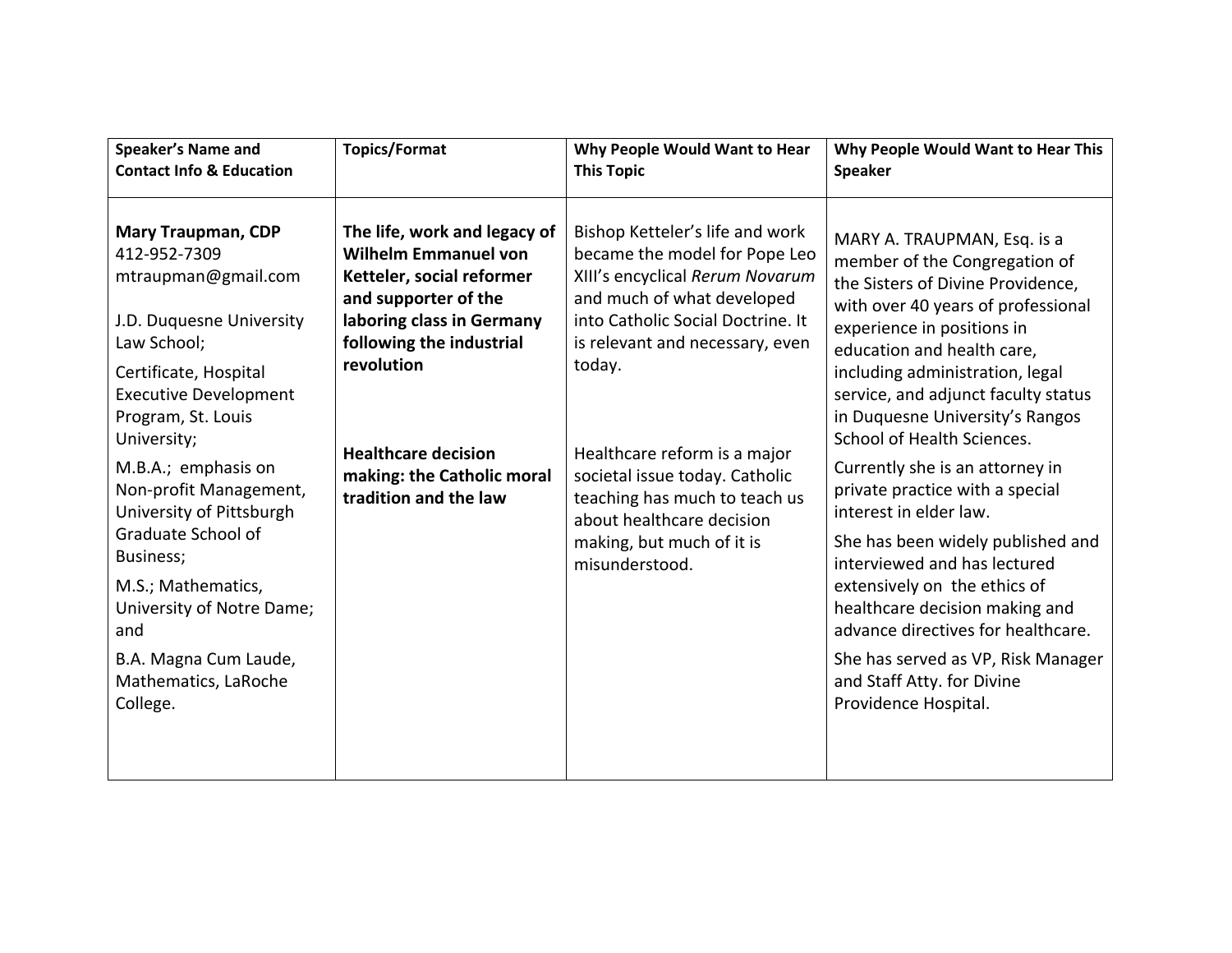| <b>Speaker's Name, Contact Info</b>                                                             | <b>Topics/Format</b>                                    | Why People Would Want to Hear                                                                                                                                                                         | Why People Would Want to Hear This                                                                                                                  |
|-------------------------------------------------------------------------------------------------|---------------------------------------------------------|-------------------------------------------------------------------------------------------------------------------------------------------------------------------------------------------------------|-----------------------------------------------------------------------------------------------------------------------------------------------------|
| & Education                                                                                     |                                                         | <b>This Topic</b>                                                                                                                                                                                     | <b>Speaker</b>                                                                                                                                      |
| <b>Fr. Michael Decewicz</b><br>Pastor, St. Juan Diego<br><b>Parish</b><br>mdecewicz@diopitt.org | "Addiction - Why Do I<br>Do What I Don't Want<br>to Do" | Addicts, family and friends<br>of addicts, and everybody<br>else faces<br>counterproductive habits<br>that are so hard to change<br>and with so little<br>understanding as to why<br>we can't change. | Fr. Michael is the Chaplain for<br>the Pittsburgh Vagabonds, a<br>group out to help promote<br>understanding of addictions<br>and pathways forward. |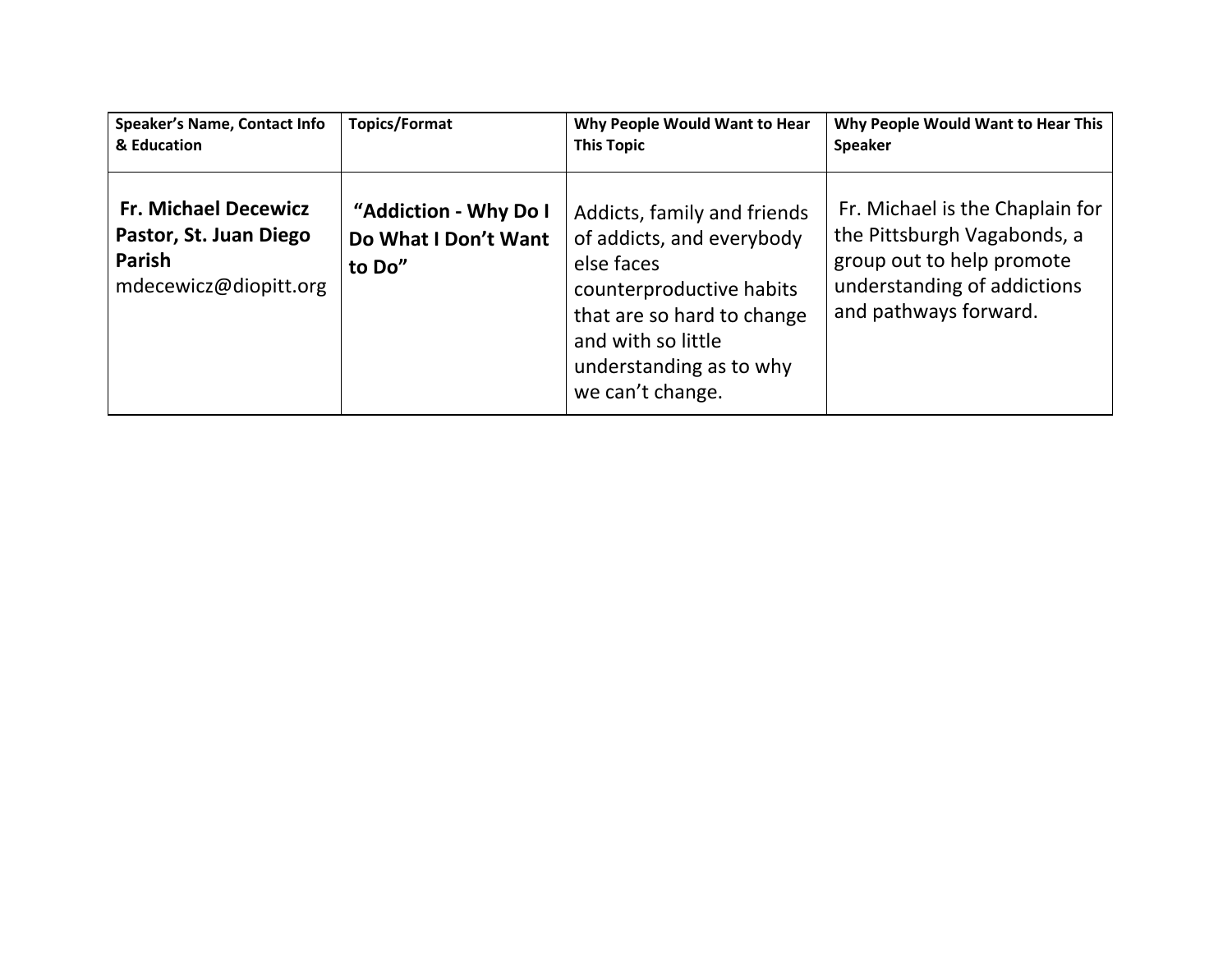| <b>Speaker's Name, Contact Info</b>                                                                                                                                                                                           | <b>Topics/Format</b>                                 | Why People Would Want to Hear                                                                                                                                | Why People Would Want to Hear This                                                                                                                                                                                                                                                                                                                                                                                                                                                                                                                                                                                                         |
|-------------------------------------------------------------------------------------------------------------------------------------------------------------------------------------------------------------------------------|------------------------------------------------------|--------------------------------------------------------------------------------------------------------------------------------------------------------------|--------------------------------------------------------------------------------------------------------------------------------------------------------------------------------------------------------------------------------------------------------------------------------------------------------------------------------------------------------------------------------------------------------------------------------------------------------------------------------------------------------------------------------------------------------------------------------------------------------------------------------------------|
| & Education                                                                                                                                                                                                                   |                                                      | <b>This Topic</b>                                                                                                                                            | <b>Speaker</b>                                                                                                                                                                                                                                                                                                                                                                                                                                                                                                                                                                                                                             |
| <b>Fr. Vincent Stegman</b><br>600 Forbes Avenue<br>Pittsburgh, Pa 15219<br>412-370-2511<br>csspborana@yahoo.com<br>Author: Crossing Bridges:<br>An Account of<br><b>Cross-cultural Experiences</b><br>by a Retired Missionary | <b>Crossing Bridges -</b><br>Racism, African affairs | Racism is one of the biggest<br>scourges in American life<br>today. So little is known<br>about actual people of color;<br>any enlightenment is<br>valuable. | Fr. Vince is the author of<br><b>Crossing Bridges: An Account of</b><br>Cross-cultural Experiences by a<br><b>Retired Missionary.</b> For forty<br>years he lived in tribal<br>communities in two East African<br>countries, living and sharing<br>the Gospel with remote tribal<br>members as they could<br>understand it.<br>Previously he taught in an<br>Afro-American school in<br>segregated Virginia. Since then<br>he has read and thought much<br>about Africa, African-Americans<br>and our general population.<br><b>Crossing Bridges</b> is his first<br>person account of living the<br>Gospel with African tribal<br>people. |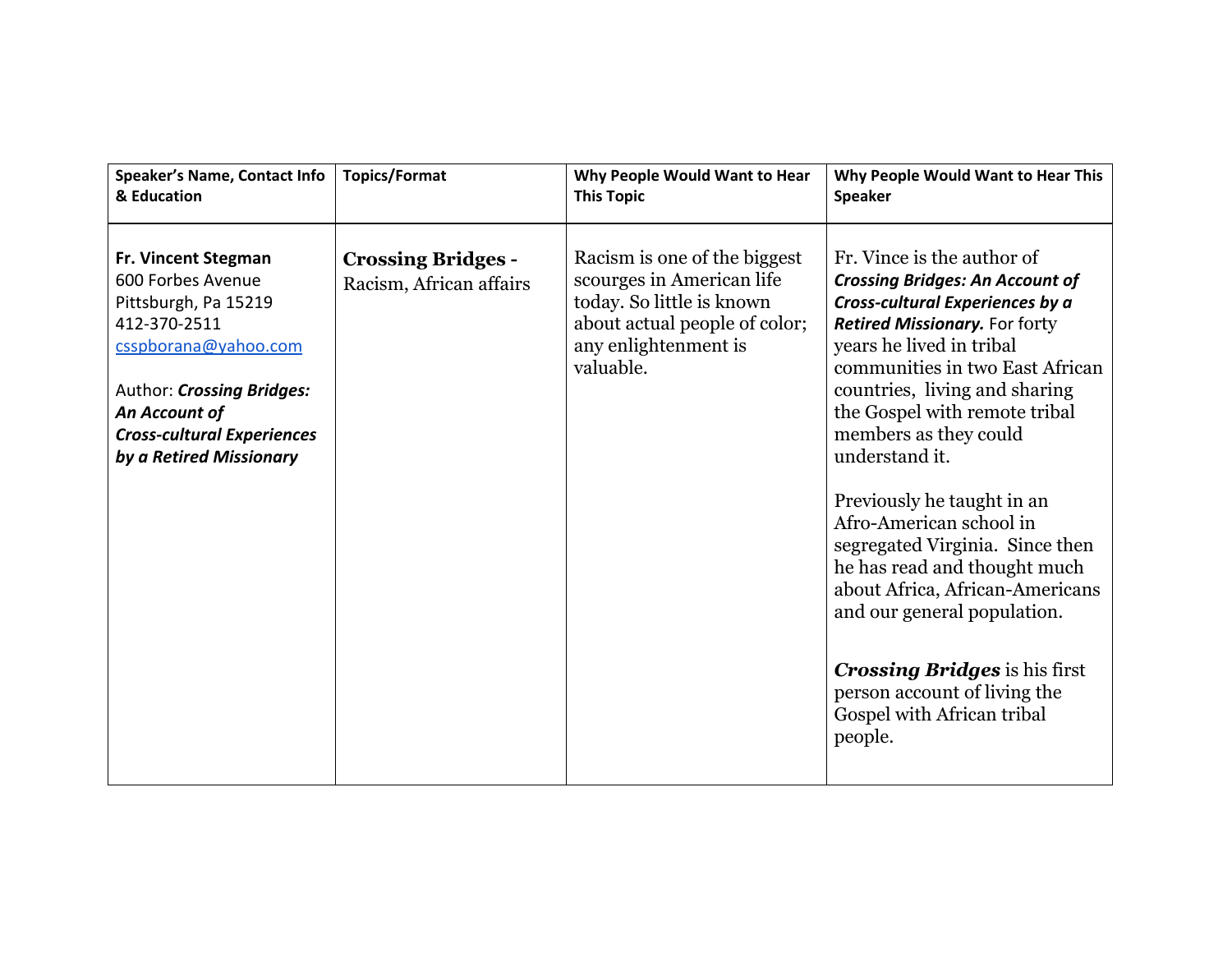| <b>Speaker's Name, Contact Info</b><br>& Education                                                                                                           | <b>Topics/Format</b>                                                                                                                                                                                            | Why People Would Want to Hear<br><b>This Topic</b>                                                                                                                                                          | Why People Would Want to Hear This<br><b>Speaker</b>                                                                                                                                                                                                                                                                                         |
|--------------------------------------------------------------------------------------------------------------------------------------------------------------|-----------------------------------------------------------------------------------------------------------------------------------------------------------------------------------------------------------------|-------------------------------------------------------------------------------------------------------------------------------------------------------------------------------------------------------------|----------------------------------------------------------------------------------------------------------------------------------------------------------------------------------------------------------------------------------------------------------------------------------------------------------------------------------------------|
| Carole Brennan, D. Ed.<br>uiogd@comcast.net<br>724-274-4170<br>Ed.D. Psychotherapy,<br><b>Duquesne University</b><br><b>Master of Divinity,</b><br>Princeton | <b>Introduction, Purpose and</b><br><b>Future of Catholic Social</b><br><b>Teaching (CST)</b><br>Ten Themes of CST: And<br>how other religions<br>embrace these themes                                          | CST, a neglected teaching of the<br>Catholic Church, is rarely<br>preached from the pulpit nor<br>often taught in our Catholic<br>schools or CCD. If understood<br>and practiced, it can change<br>society. | Carole taught at Seton Hall University<br>for over ten years and was their<br>Commencement Speaker in 2010.<br>Earlier she was invited to be<br>Theologian in Residence at Princeton<br>Seminary in 2001 and presented twice<br>at the Federation of Christian<br>Ministries Conferences in Ohio on<br>"Animal Therapy and the Elderly," and |
| M.A. Counseling,<br><b>Duquesne University</b><br>Certificate inArcheology,                                                                                  | <b>Religion, Faith and</b><br>Spirituality: How they differ<br>- How they are the same                                                                                                                          | Religion, Faith and Spirituality<br>are three separate concepts<br>which, when combined, can<br>enhance our lives. All three are<br>frequently misunderstood.                                               | on the "Spirituality and High Risk<br>Youth," which was also given to the<br>Sisters at St. Joseph in Baden. She<br>recently gave a week-long seminar on<br>Spirituality at the Chautauqua<br>Institute in New York.                                                                                                                         |
| Oxford University, England,<br>and<br><b>Certificate in Moral</b><br>Development, Harvard<br>University.                                                     | <b>Exploring Christianity (in its</b><br>many forms), Jaudaism,<br>Islam, and several other<br>religions<br><b>Moral Development</b><br><b>Growth of Faith</b><br>Format: Discussion with<br>ample time for Q&A | Moral development and the<br>growth of faith come in stages<br>for individuals and for nations.<br>This session explains each.                                                                              | In addition to her doctorate in<br>psychotherapy from Duquesne<br>University, Carole also holds<br>certificates in archeology from Oxford<br>University in England and in Moral<br>Development from Harvard University<br>under the direction of Lawrence<br>Kohlberg, and Youth and Theology<br>from Princeton Seminary.                    |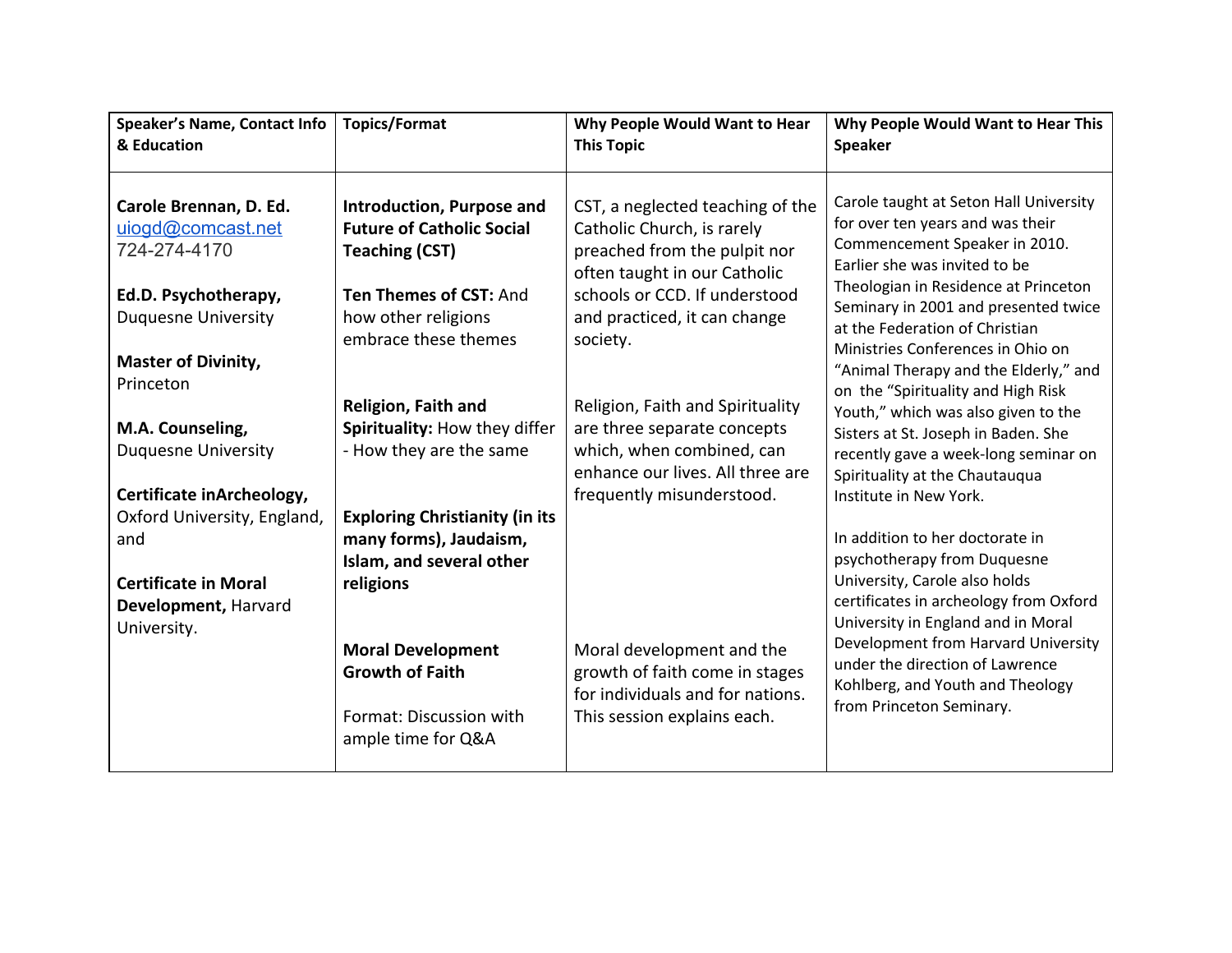| <b>Speaker's Name, Contact Info</b>                                                                                                                                                                                                                                                                                                    | <b>Topics/Format</b>                                                                                                                                          | Why People Would Want to Hear                                                                                                                                                                                                                                                                                                                                                                                                                                                                                                                                                                                                                                                                                                                                                                                                                                                        | Why People Would Want to Hear This                                                                                                                                                                                                                                                                                                                                                                                                                                                                                                                                                                                                                                                                                                                                                                                                 |
|----------------------------------------------------------------------------------------------------------------------------------------------------------------------------------------------------------------------------------------------------------------------------------------------------------------------------------------|---------------------------------------------------------------------------------------------------------------------------------------------------------------|--------------------------------------------------------------------------------------------------------------------------------------------------------------------------------------------------------------------------------------------------------------------------------------------------------------------------------------------------------------------------------------------------------------------------------------------------------------------------------------------------------------------------------------------------------------------------------------------------------------------------------------------------------------------------------------------------------------------------------------------------------------------------------------------------------------------------------------------------------------------------------------|------------------------------------------------------------------------------------------------------------------------------------------------------------------------------------------------------------------------------------------------------------------------------------------------------------------------------------------------------------------------------------------------------------------------------------------------------------------------------------------------------------------------------------------------------------------------------------------------------------------------------------------------------------------------------------------------------------------------------------------------------------------------------------------------------------------------------------|
| and Education                                                                                                                                                                                                                                                                                                                          |                                                                                                                                                               | <b>This Topic</b>                                                                                                                                                                                                                                                                                                                                                                                                                                                                                                                                                                                                                                                                                                                                                                                                                                                                    | <b>Speaker</b>                                                                                                                                                                                                                                                                                                                                                                                                                                                                                                                                                                                                                                                                                                                                                                                                                     |
| <b>Andrew Bechman</b><br>akbechman@gmail.com<br>412-781-2767<br>(home landline)<br>Member, St. Scholastica<br>Parish in Aspinwall.<br>Staff member, St.<br>Scholastica, working in<br>adult faith formation and<br>RCIA.<br><b>Rose Lord</b><br>roseannlord7@gmail.com<br>Member, St. Thomas à<br>Becket parish in the South<br>Hills. | "Loving God by caring for<br>the Earth and its people: a<br>call to conversion"<br>(Six 90-minute sessions or<br>two day-long sessions [9<br>a.m. to 3 p.m.]) | Climate change catastrophes have<br>already begun around the world<br>and require action from the whole<br>human family if we are to survive.<br>What resources does our Catholic<br>tradition bring to this crisis? Pope<br>Francis has shown the way in<br>Laudato Si' ("Care for Our<br>Common Home.")<br>This interactive workshop will<br>encourage participants to see that<br>we are truly "one single human<br>family," and an integral part of all<br>creation. We will introduce them<br>to Pope Francis's critique of<br>economic and political systems<br>that destroy our environment and<br>his call for our conversion to<br>ecological stewardship. We will<br>explore with participants how we<br>can take an active role in caring for<br>our planet and its people. All the<br>while, we will attend to spiritual<br>experiences that can animate our<br>efforts. | Andrew Bechman has worked as a<br>high school teacher, an at-home<br>father, and in his current position<br>for nineteen years as a parish<br>minister working with adults who<br>wish to enrich their faith lives.<br>He earned a master's degree in<br>religious education from Boston<br>College. He has done work for the<br>Diocese of Pittsburgh on the RCIA<br>Steering Committee and other<br>committees related to adult faith<br>formation.<br>Rose Lord, retired from the<br>healthcare field, has been working,<br>through several non-profits, with<br>indigenous women in Guatemala<br>and Haiti for fourteen years. She<br>has designed the Women's Self<br>Reliance Program, in which<br>participants learn about organic<br>vegetable gardening and nutrition<br>as they work to develop a stronger<br>community. |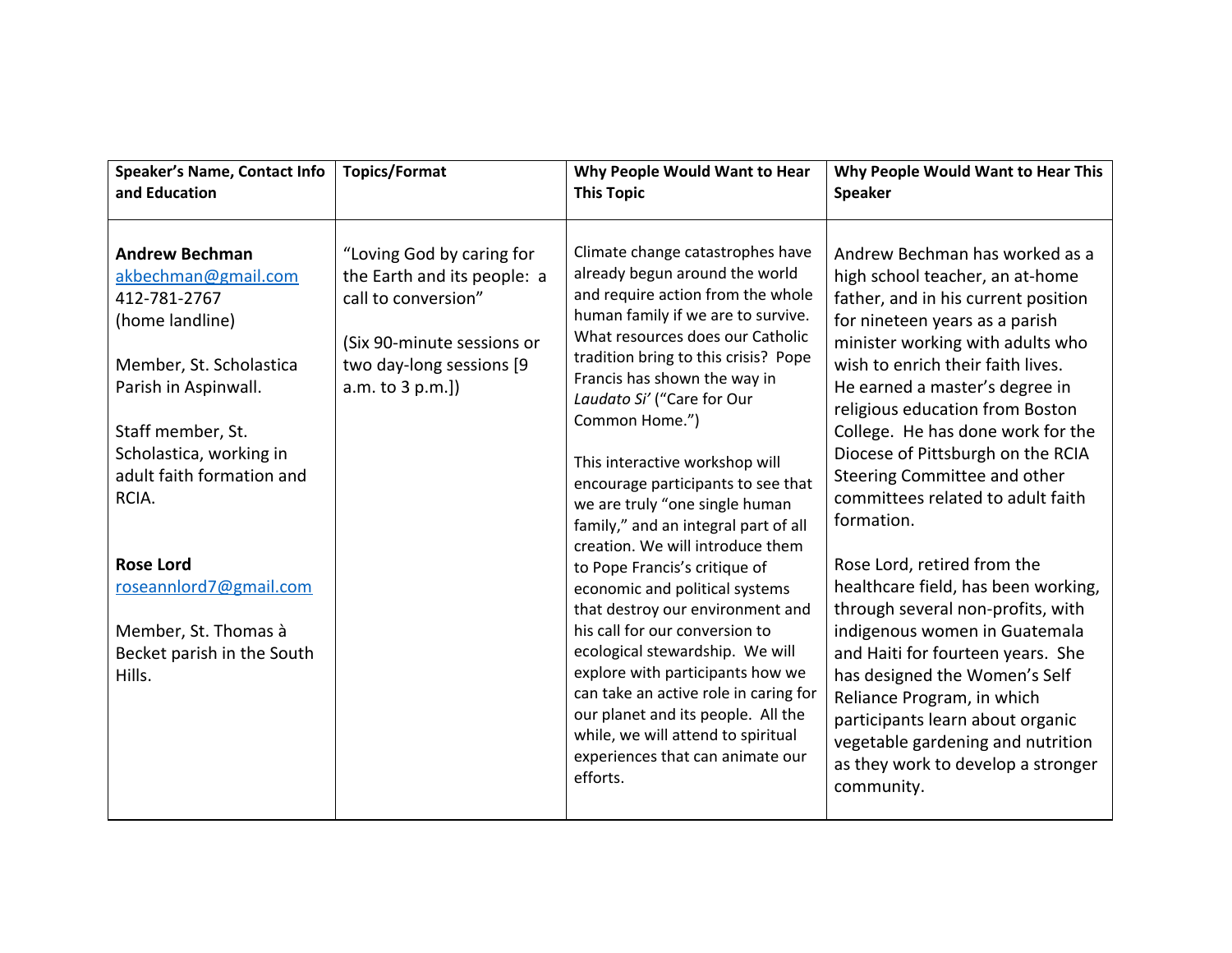| Speaker's Name, Contact Info                                                                                                  | <b>Topics/Format</b>                                                                                                                                                                                                                                                                                                                                                                                                                                                                                                                                                                     | Why People Would Want to Hear                                                                                                                                                                                                                                                                                                                                                                                                                                                                                                                                                                                                                                                                                                                                                                                                                  | Why People Would Want to Hear This                                                                                                                                                                                                                                                                                                                                                                                                                                                                                                                                                                                                                                                                                                                                                                                                                                                                                                                                 |
|-------------------------------------------------------------------------------------------------------------------------------|------------------------------------------------------------------------------------------------------------------------------------------------------------------------------------------------------------------------------------------------------------------------------------------------------------------------------------------------------------------------------------------------------------------------------------------------------------------------------------------------------------------------------------------------------------------------------------------|------------------------------------------------------------------------------------------------------------------------------------------------------------------------------------------------------------------------------------------------------------------------------------------------------------------------------------------------------------------------------------------------------------------------------------------------------------------------------------------------------------------------------------------------------------------------------------------------------------------------------------------------------------------------------------------------------------------------------------------------------------------------------------------------------------------------------------------------|--------------------------------------------------------------------------------------------------------------------------------------------------------------------------------------------------------------------------------------------------------------------------------------------------------------------------------------------------------------------------------------------------------------------------------------------------------------------------------------------------------------------------------------------------------------------------------------------------------------------------------------------------------------------------------------------------------------------------------------------------------------------------------------------------------------------------------------------------------------------------------------------------------------------------------------------------------------------|
| & Education                                                                                                                   |                                                                                                                                                                                                                                                                                                                                                                                                                                                                                                                                                                                          | <b>This Topic</b>                                                                                                                                                                                                                                                                                                                                                                                                                                                                                                                                                                                                                                                                                                                                                                                                                              | Person                                                                                                                                                                                                                                                                                                                                                                                                                                                                                                                                                                                                                                                                                                                                                                                                                                                                                                                                                             |
| <b>Edward T. Brett</b><br>PhD History, Rutgers<br>University, New Jersey<br>Professor Emeritus, La<br><b>Roche University</b> | <b>Martyrs of Hope: The</b><br><b>Spiritual Transformation of</b><br>Seven U.S. Missionaries in<br><b>Central America.</b> This is a<br>joint presentation with<br>Donna Brett.<br><b>Catholic Social Justice</b><br>U.S. foreign policy and the<br><b>Catholic Church in Latin</b><br><b>America during the Cold</b><br>War.<br>The little-known history of<br>the African American<br><b>Sisters of the Holy Family</b><br>and their work with the<br>poorest of the poor in<br><b>Central America.</b><br><b>Archbishop Oscar Romero:</b><br>A Model for a Church in<br><b>Crisis</b> | The year 2020 is the 40th<br>anniversary of the martyrdom of<br>four US churchwomen in Central<br>America. Their lives, their struggle<br>for justice and spiritual growth are<br>inspirations, living in conditions<br>that too few of us understand.<br>Dorothy Kazel, OSU; Ita Ford, MM;<br>Maura Clarke, MM; and lay<br>missioner Jean Donovan; and their<br>companion, Carla Piette, MM--all<br>died tragically in 1980. This<br>discussion helps us understand the<br>relationship of their spirituality,<br>their courage and their work of<br>assisting refugees during the El<br>Salvador civil war, and something<br>about the role of our own foreign<br>policy. It also gives us a chance to<br>reflect how these role models can<br>continue to inspire us to serve the<br>poor and to work for justice in our<br>troubled world. | <b>Edward T. Brett received his PhD in</b><br>history from Rutgers University. He is<br>the author or co-author of five books,<br>including: Martyrs of Hope: Seven U.S.<br>Missioners in Central America (Orbis<br>Books, 2018),<br>The U.S. Catholic Press on Central<br>America: From Cold<br><b>WarAnticommunism to Social Justice</b><br>(University of Notre Dame, 2003) and<br>The New Orleans Sisters of the Holy<br><b>Family: African American Missionaries</b><br>to the Garifuna of Belize (University of<br>Notre Dame, 2012).<br>He taught / lectured on a variety of<br>subjects concerning Catholic social<br>justice, U.S. foreign policy and the<br>Catholic Church in Latin America<br>during the Cold War, Vatican II, the<br>Catholic missionary movement, and<br>the little-known history of African<br>American female religious<br>congregations. He recently lectured<br>on "Archbishop Oscar Romero: A<br>Model for a Church in Crisis." |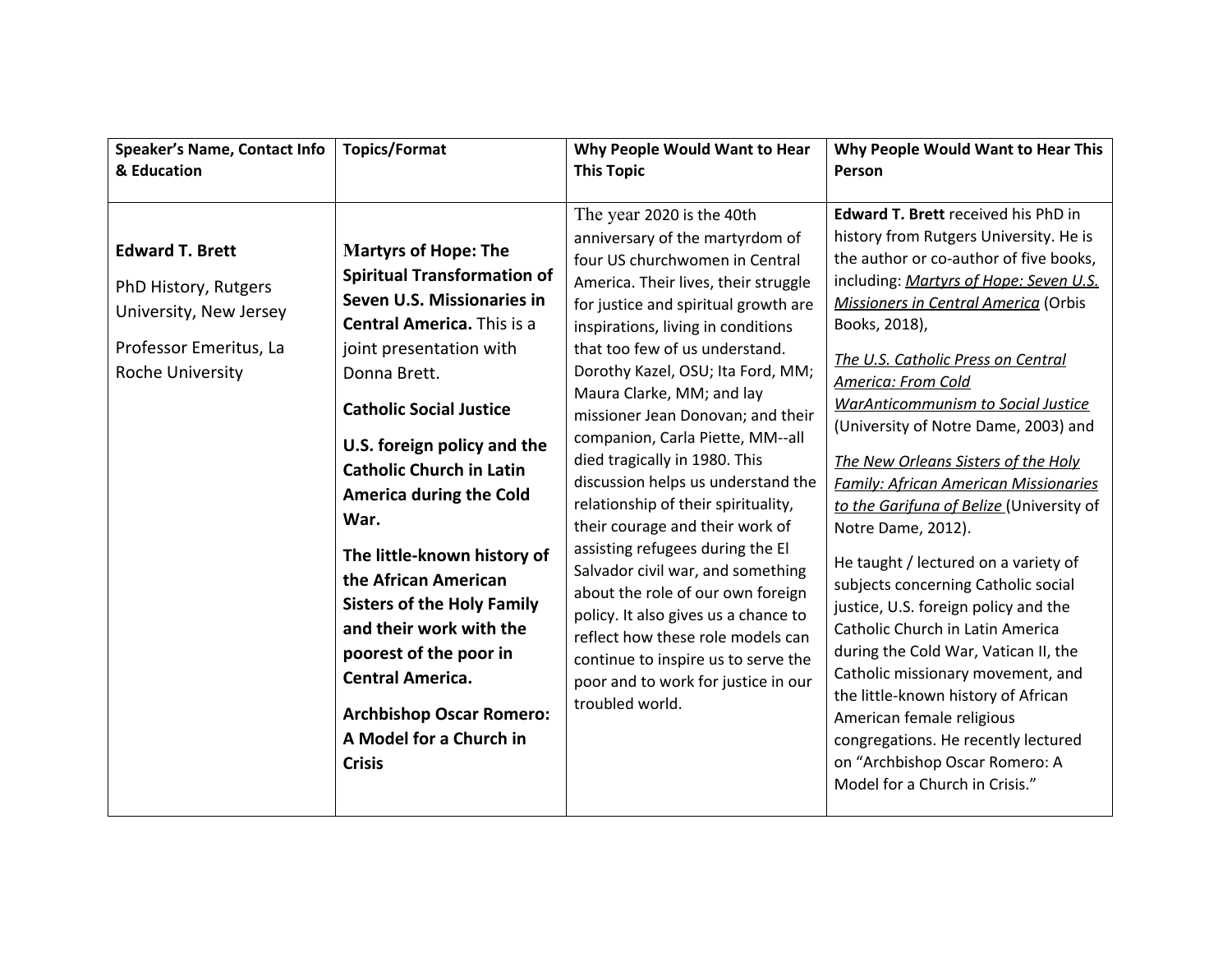| <b>Speaker's Name, Contact Info</b>                                                                               | <b>Topics/Format</b>                                                                                                                                                         | Why People Would Want to Hear                                                                                                                                                                                                                                                                                                                                                                                                                                                                                                                                                                                                                                                                                                                                                                                                                     | Why People Would Want to Hear This                                                                                                                                                                                                                                                                                                                                                                                                                                                                  |
|-------------------------------------------------------------------------------------------------------------------|------------------------------------------------------------------------------------------------------------------------------------------------------------------------------|---------------------------------------------------------------------------------------------------------------------------------------------------------------------------------------------------------------------------------------------------------------------------------------------------------------------------------------------------------------------------------------------------------------------------------------------------------------------------------------------------------------------------------------------------------------------------------------------------------------------------------------------------------------------------------------------------------------------------------------------------------------------------------------------------------------------------------------------------|-----------------------------------------------------------------------------------------------------------------------------------------------------------------------------------------------------------------------------------------------------------------------------------------------------------------------------------------------------------------------------------------------------------------------------------------------------------------------------------------------------|
| & Education                                                                                                       |                                                                                                                                                                              | <b>This Topic</b>                                                                                                                                                                                                                                                                                                                                                                                                                                                                                                                                                                                                                                                                                                                                                                                                                                 | <b>Speaker</b>                                                                                                                                                                                                                                                                                                                                                                                                                                                                                      |
| Donna W. Brett<br>M.A. Latin American<br>History, University of<br>Pittsburgh<br>Co-author of Martyrs of<br>Hope. | <b>Martyrs of Hope: The</b><br><b>Spiritual Transformation of</b><br>Seven U.S. Missionaries in<br><b>Central America.</b><br>This is a joint presentation<br>with Ed Brett. | The year 2020 is the 40th<br>anniversary of the martyrdom of<br>four US churchwomen in Central<br>America. Their lives, their struggle<br>for justice and spiritual growth are<br>inspirations, living in conditions<br>that too few of us understand.<br>Dorothy Kazel, OSU; Ita Ford, MM;<br>Maura Clarke, MM; and lay<br>missioner Jean Donovan; and their<br>companion, Carla Piette, MM--all<br>died tragically in 1980. This<br>discussion helps us understand the<br>relationship of their spirituality,<br>their courage and their work of<br>assisting refugees during the El<br>Salvador civil war, and something<br>about the role of our own foreign<br>policy. It also gives us a chance to<br>reflect on how these role models<br>can continue to inspire us to serve<br>the poor and to work for justice in<br>our troubled world. | Donna W. Brett received her<br>master's degree in Latin American<br>history at the University of<br>Pittsburgh, where she was an<br>academic advisor for 22 years<br>before retiring.<br>She is the author of numerous<br>essays and co-author of two books:<br>Martyrs of Hope: Seven U.S.<br><b>Missioners in Central America</b><br>(Orbis Books, 2018) and Murdered<br>in Central America: The Stories of<br>Eleven U.S. Missionaries (Orbis<br>Books, 1988), which won a<br>Christopher Award. |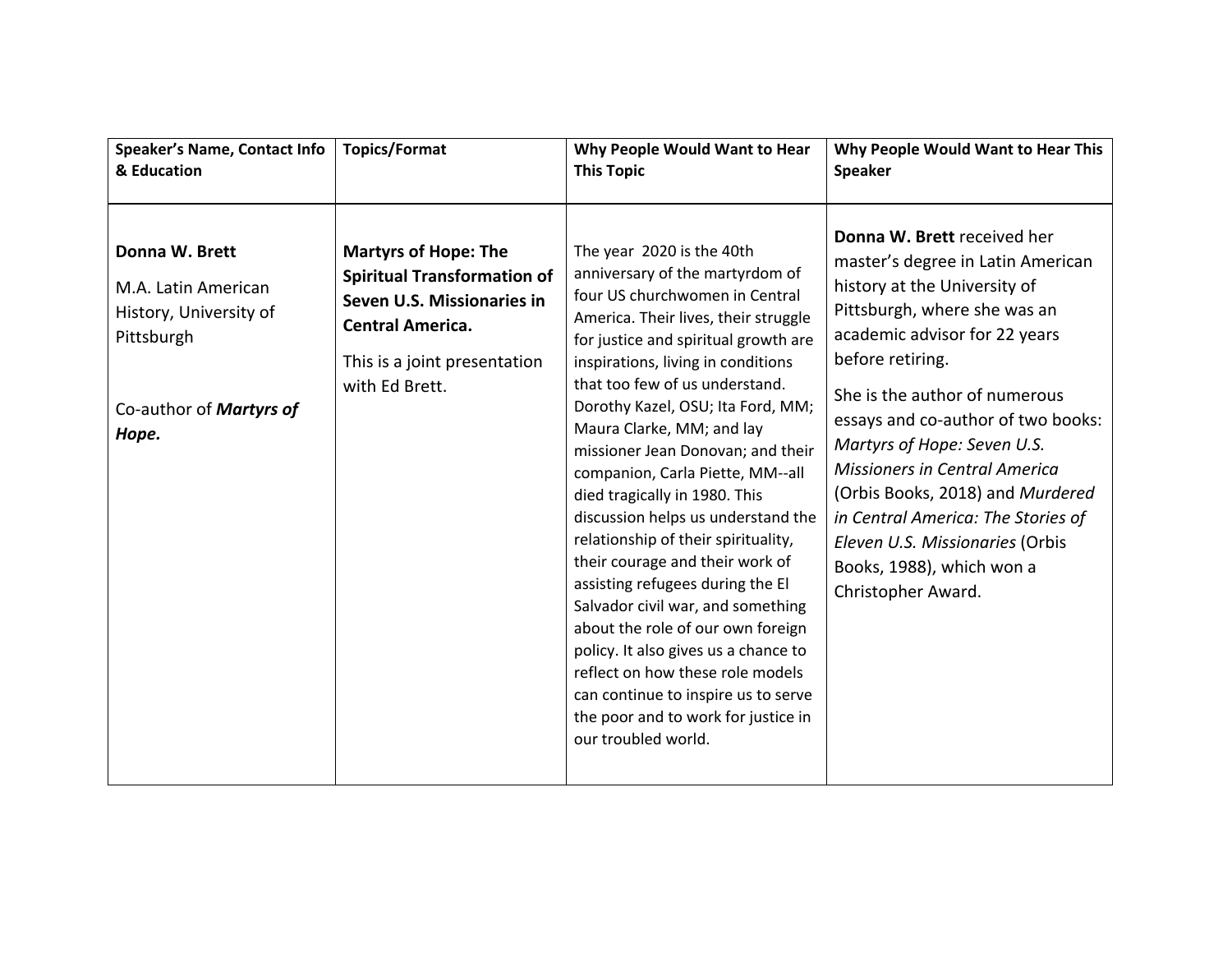| <b>Speaker's Name, Contact Info</b><br>& Education                                                                                                                         | <b>Topics/Format</b>                                                                                                                                                                                                         | Why People Would Want to Hear<br><b>This Topic</b>                                                                                                                                                                                                                                                                                 | Why People Would Want to Hear This<br>Person                                                                                                                                                                                                                                                                                                                                                     |
|----------------------------------------------------------------------------------------------------------------------------------------------------------------------------|------------------------------------------------------------------------------------------------------------------------------------------------------------------------------------------------------------------------------|------------------------------------------------------------------------------------------------------------------------------------------------------------------------------------------------------------------------------------------------------------------------------------------------------------------------------------|--------------------------------------------------------------------------------------------------------------------------------------------------------------------------------------------------------------------------------------------------------------------------------------------------------------------------------------------------------------------------------------------------|
| <b>Fr. Bernard Survil</b><br>Ph: 724-523-0291<br>survil@uscatholicpriests.org<br>Fr.Survil@EmbraceAllOfLife.us<br>B.A. Theology, St. Mary's<br>Seminary and University, MD | <b>Witnessing 1: The</b><br>campaign for the<br>beatification of Ben<br>Salmon - a US<br>conscientious objector.<br>A Denver Catholic who<br>refused to train to kill in<br>World War I based on his<br>understanding of the | The US does not have an official<br>conscientious Catholic war<br>objector hero. Austria does. Pax<br>Christi would like you to know<br>more about the story of Ben<br>Salmon, a Denver Catholic who<br>refused to train for World War I<br>based on his understanding of the<br>nonviolent Jesus and the price he<br>paid for it. | After attending the Beatification<br>ceremony in Austria for Blessed Franz<br>Jaegerstatter in 2007, Fr. Bernie became a<br>key spokesperson for Pax Christi to raise<br>up a US conscientious war objector.<br>Inspired by Vatican II, and while<br>counseling H.S. students during the<br>Vietnam War, he learned the importance<br>of personally witnessing for peace based<br>on the gospel. |
| Counseling, Loyola University                                                                                                                                              | nonviolent Jesus.<br><b>Witnessing 2: The</b><br><b>Association of US Catholic</b><br><b>Priests and changing role</b><br>of the US priest in the<br>world today.                                                            | The AUSCP has over 1,000 priest<br>members. Its mission and current<br>work is detailed<br>at: http://www.uscatholicpriests.<br>org                                                                                                                                                                                                | From 1975 to 2002 he served with<br>Maryknoll Missioners in four Central<br>American Countries during the so-called<br>"low intensity wars." He was and still is a<br>member of the Association of Salvadoran<br>Priests, whose members included St.<br>Oscar Romero. Few books on that crisis<br>fail to mention the inspirational role of Fr.<br>Bernie.                                       |
|                                                                                                                                                                            | Format: One hour<br>presentation with ample<br>Q/A time. No speaker fee.<br>Donations accepted for the<br><b>Association of US Catholic</b><br>Priests or for "Friends of<br>Franz & Ben".                                   |                                                                                                                                                                                                                                                                                                                                    | Upon his return to the US, he became a<br>"founding father" of the Association of<br>U.S. Catholic Priests in 2011 and served<br>two terms on its Leadership Team. He<br>continues as the co-chair of the Gospel<br>nonviolence Working Group.                                                                                                                                                   |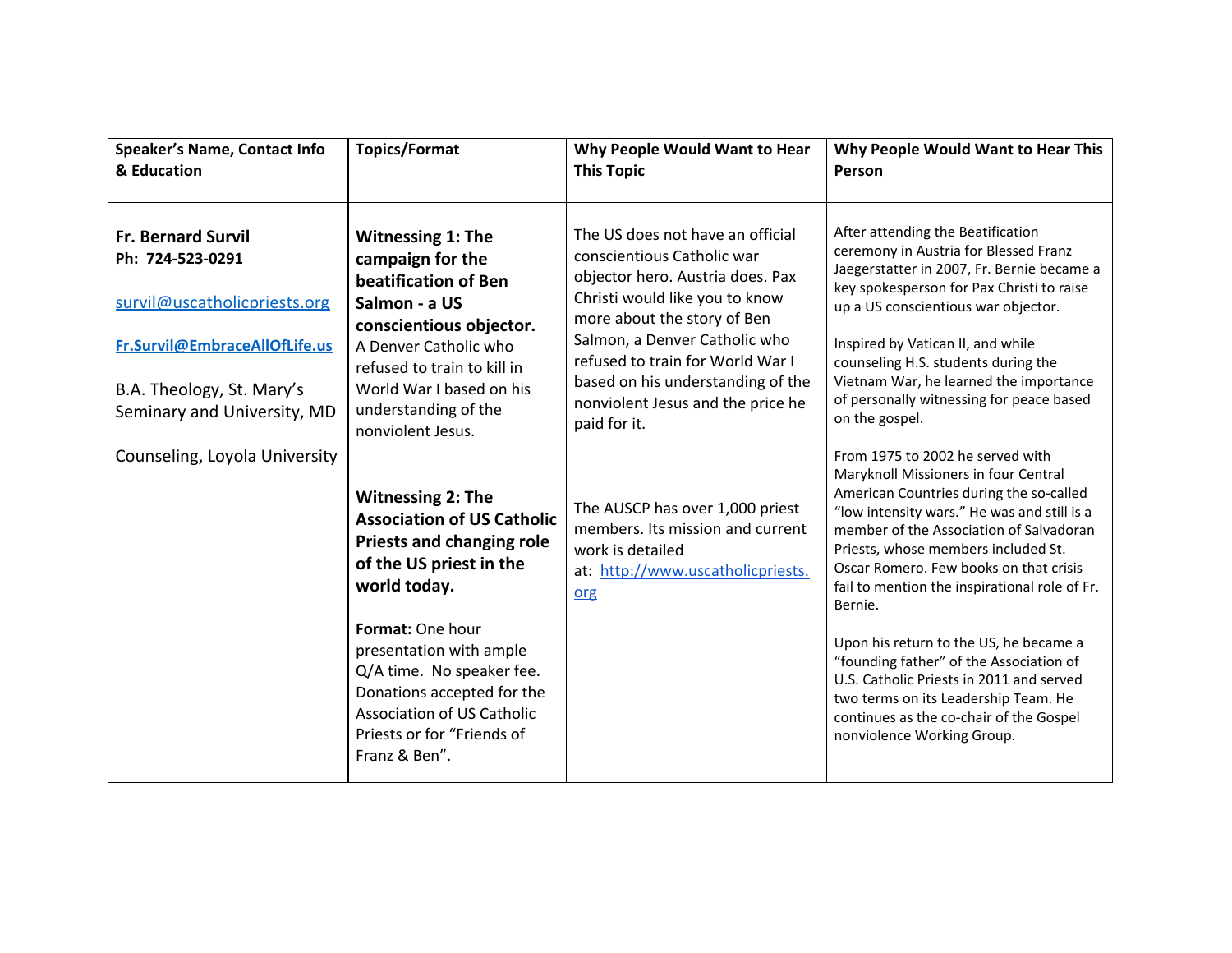| <b>Speaker's Name, Contact Info</b>                                                                                                                                                                                                                                                           | <b>Topics/Format</b>                                                                                                                                                                                                                                                                                                                                                                                                                               | Why People Would Want to Hear                                                                                                                                                                                                                                                                                                                                                                                                                                                                                                                                                                                                                                                                                                                                                                                                           | Why People Would Want to Hear This                                                                                                                                                                                                                                                                                                                                                                                                                                                                                                                                                                                                                                                                                                                                                                                                                                                                                                                                         |
|-----------------------------------------------------------------------------------------------------------------------------------------------------------------------------------------------------------------------------------------------------------------------------------------------|----------------------------------------------------------------------------------------------------------------------------------------------------------------------------------------------------------------------------------------------------------------------------------------------------------------------------------------------------------------------------------------------------------------------------------------------------|-----------------------------------------------------------------------------------------------------------------------------------------------------------------------------------------------------------------------------------------------------------------------------------------------------------------------------------------------------------------------------------------------------------------------------------------------------------------------------------------------------------------------------------------------------------------------------------------------------------------------------------------------------------------------------------------------------------------------------------------------------------------------------------------------------------------------------------------|----------------------------------------------------------------------------------------------------------------------------------------------------------------------------------------------------------------------------------------------------------------------------------------------------------------------------------------------------------------------------------------------------------------------------------------------------------------------------------------------------------------------------------------------------------------------------------------------------------------------------------------------------------------------------------------------------------------------------------------------------------------------------------------------------------------------------------------------------------------------------------------------------------------------------------------------------------------------------|
| & Education                                                                                                                                                                                                                                                                                   |                                                                                                                                                                                                                                                                                                                                                                                                                                                    | <b>This Topic</b>                                                                                                                                                                                                                                                                                                                                                                                                                                                                                                                                                                                                                                                                                                                                                                                                                       | <b>Speaker</b>                                                                                                                                                                                                                                                                                                                                                                                                                                                                                                                                                                                                                                                                                                                                                                                                                                                                                                                                                             |
| <b>Jim McCarville</b><br>412.480.4895<br>Jim.mccarville@gmail.com<br><b>Vice-President - Lay</b><br><b>Member - Association of</b><br><b>Pittsburgh Priests</b><br>M.S. Georgetown Univ.<br>M. Ph. Roosevelt University<br><b>B.A. Regis University</b><br>Member: St. John<br>Neumann Parish | <b>Laudato Si: Pope Francis,</b><br>My Parish and Me.<br>This can be structured to run<br>from one to four meetings.<br>The first one (or two)<br>session(s) delve into the<br>document itself and what is<br>expected of us. The next<br>session engages in practical<br>personal exercises for<br>ourselves and how we can talk<br>to others about it. The final<br>section deals with how we<br>connect with and reach out to<br>the community. | Pope Francis's encyclical<br>Laudato Si may be the most<br>profound and urgent practical<br>challenge of our time. He calls us<br>to a profound ecological<br>conversion -- in both how we treat<br>the earth and how we treat our<br>fellow human beings.<br>But because it is difficult to<br>synthesize in short sermons<br>and/or because it is suspected to<br>be a "liberal" document, it is not<br>frequently preached.<br>Many people, parishes or groups<br>want to "do something more" but<br>are unsure how to start - or fear it<br>will be "divisive." This program<br>studies the Encyclical for its<br>personal spiritual guidance as well<br>as how to engage with parishes or<br>other organizations in ways to<br>minimize conflict, select projects<br>and live out these civic and<br>spiritually important values. | Jim is Vice-President (Lay Member) of<br>the Association of Pittsburgh Priests<br>(APP) and a member of St. John<br>Neumann parish.<br>Prior to a 40-year career in public<br>service, he helped organize and work<br>with the Base Community movement<br>in Brazil and helped organize the<br>World Justice and Peace Office for the<br>Capuchin Province in Milwaukee, WI.<br>He has a Master of Science (Foreign<br>Service) from Georgetown University<br>and a Master of Philosophy<br>(Sociology/Education) from Roosevelt<br>University . He previously taught at<br>the University of Wisconsin at both<br>the UW Milwaukee and<br>Parkside-Kenosha campuses.<br>He now teaches in the OSHER<br>programs at Pitt and CMU and has<br>offered mini-courses at St. John<br>Neumann Parish. He previously served<br>on the Board of Directors of the<br>Thomas Merton Center.<br>He is the retired Executive Director of<br>waterway Port of Pittsburgh<br>Commission. |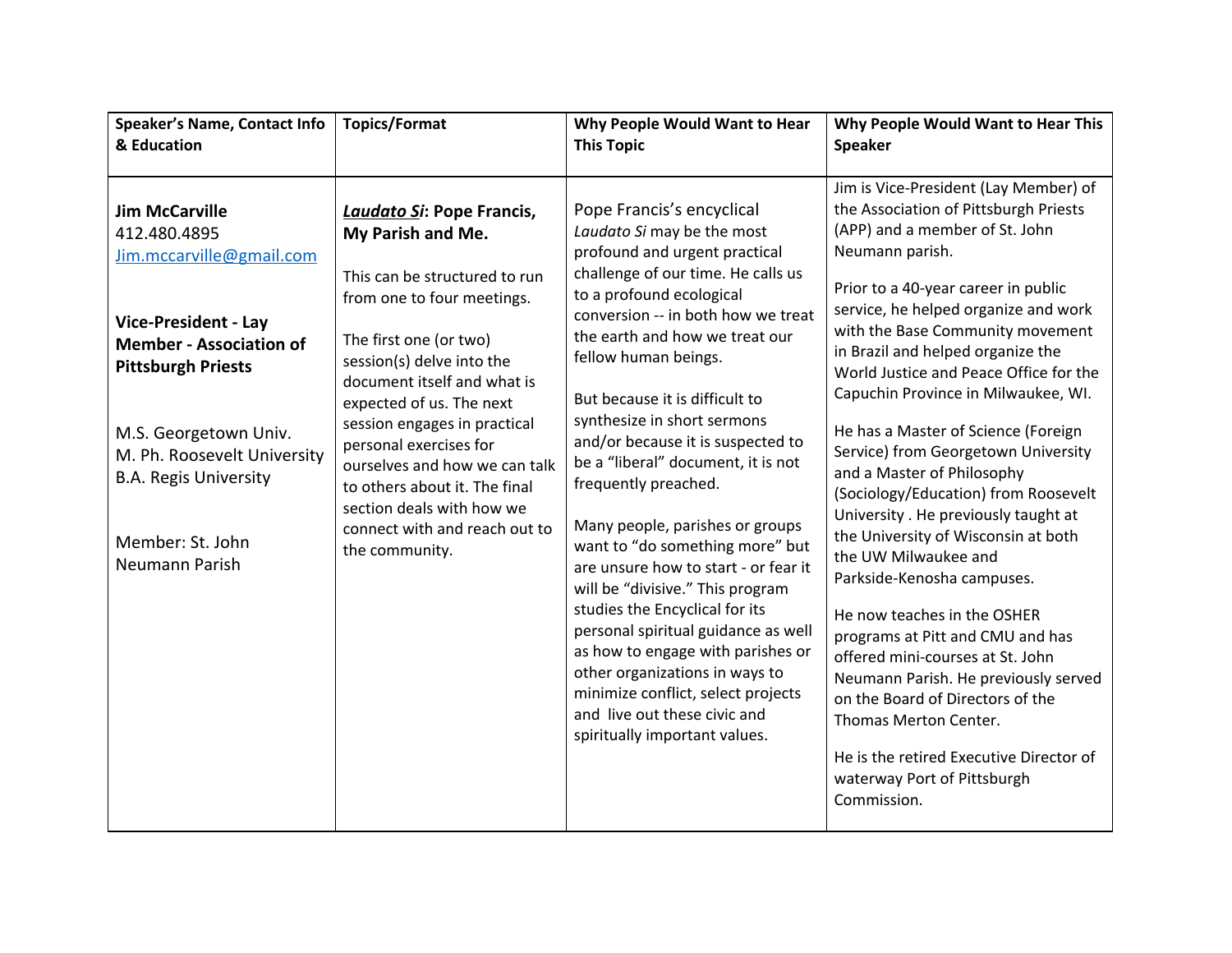| Speaker's Name, Contact Info<br>& Education                                                | <b>Topics/Format</b>                                                                                                       | Why People Would Want to Hear<br><b>This Topic</b>                                                                                                                                                                                                                                                     | Why People Would Want to Hear This<br><b>Speaker</b>                                                                                                                                                                                                                                                                                |
|--------------------------------------------------------------------------------------------|----------------------------------------------------------------------------------------------------------------------------|--------------------------------------------------------------------------------------------------------------------------------------------------------------------------------------------------------------------------------------------------------------------------------------------------------|-------------------------------------------------------------------------------------------------------------------------------------------------------------------------------------------------------------------------------------------------------------------------------------------------------------------------------------|
| <b>Jim McCarville</b><br>412.480.4895<br>Jim.mccarville@gmail.com                          | "The Writings of Pope<br>Francis" (1 to 2 Interactive<br>Sessions, 90 Minutes each).<br>Topics to be mutually<br>selected. | While most popes write for<br>academics and Bishops, Francis<br>writes for the people in the pews<br>or even the people in the streets<br>who never go to Church. But                                                                                                                                  | Jim is Vice-President (Lay Member) of<br>the Association of Pittsburgh Priests<br>(APP) and a member of St. John<br>Neumann parish.                                                                                                                                                                                                 |
| <b>Vice-President - Lay</b><br><b>Member - Association of</b><br><b>Pittsburgh Priests</b> |                                                                                                                            | parishioners normally have few<br>opportunities to study his writings.<br>This program delves into some of<br>Pope Francis's writings and<br>speeches. Previous topics covered<br>include: the Joy of the Gospel,<br>Rejoice and Be Glad and the Joy of<br>Love.                                       | Prior to a 40-year career in public<br>service, he helped organize and work<br>with the Base Community movement<br>in Brazil and helped organize the<br>World Justice and Peace Office for the<br>Capuchin Province in Milwaukee.<br>He has an MS from Georgetown                                                                   |
| Member: St. John<br>Neumann Parish                                                         | "Is the Social Gospel (Still)<br>Relevant?"<br>(4 to 6 Sessions $-90$<br>minutes each).                                    | Catholic Social Teaching (CST), an<br>important part of Catholic<br>doctrine, is often called "its best<br>kept secret." This course explores                                                                                                                                                          | University (Foreign Service) and<br>Master of Philosophy from Roosevelt<br>University (Sociology/Education). He<br>previously taught at the University of<br>Wisconsin at both the UW Milwaukee                                                                                                                                     |
| MS Georgetown University<br>M. Ph. Roosevelt University<br><b>B.A. Regis University</b>    |                                                                                                                            | its roots, its applications, the<br>changes society is undergoing, and<br>why it is so hard to talk about it in<br>a polarized world. The course not<br>only answers "What CST is," but<br>"Is it still relevant today?" This<br>course has been taught at both<br>the CMU and PITT Osher<br>programs. | and Parkside-Kenosha campuses.<br>He now teaches in the OSHER<br>programs at Pitt and CMU and has<br>offered mini-courses at St. John<br>Neumann Parish and previously<br>served on the Board of Directors of<br>the Thomas Merton Center.<br>He is the retired Executive Director of<br>waterway Port of Pittsburgh<br>Commission. |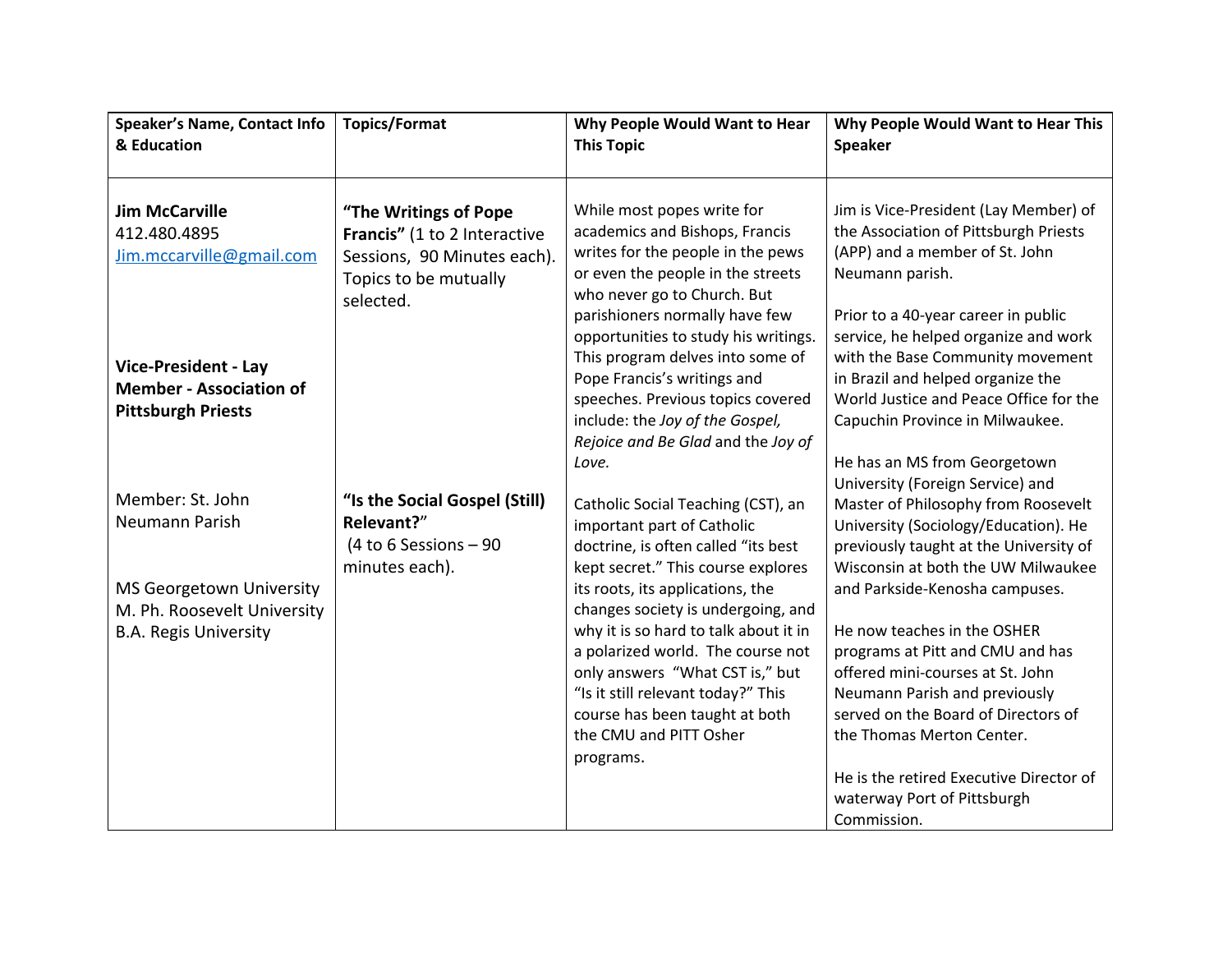| Speaker's Name, Contact Info<br>& Education                                                                                                                                                                                                                                                                                                                                                                                                                                                                               | <b>Topics/Format/Fees</b>                                                                                                                                                                                                                                                                                                                                                                                                                                                                                                                                                                                                                                                                                                                                        | Why People Would Want to Hear<br><b>This Topic</b>                                                                                                                                                                                                                                                                                                                                                                                                                                                                                                                                                                                                                                                                                                                                                                                                           | Why People Would Want to Hear This<br><b>Speaker</b>                                                                                                                                                                                                                                                                                                                                                                                                                                                                                                                                                                                                                                                                                                                                                                                  |
|---------------------------------------------------------------------------------------------------------------------------------------------------------------------------------------------------------------------------------------------------------------------------------------------------------------------------------------------------------------------------------------------------------------------------------------------------------------------------------------------------------------------------|------------------------------------------------------------------------------------------------------------------------------------------------------------------------------------------------------------------------------------------------------------------------------------------------------------------------------------------------------------------------------------------------------------------------------------------------------------------------------------------------------------------------------------------------------------------------------------------------------------------------------------------------------------------------------------------------------------------------------------------------------------------|--------------------------------------------------------------------------------------------------------------------------------------------------------------------------------------------------------------------------------------------------------------------------------------------------------------------------------------------------------------------------------------------------------------------------------------------------------------------------------------------------------------------------------------------------------------------------------------------------------------------------------------------------------------------------------------------------------------------------------------------------------------------------------------------------------------------------------------------------------------|---------------------------------------------------------------------------------------------------------------------------------------------------------------------------------------------------------------------------------------------------------------------------------------------------------------------------------------------------------------------------------------------------------------------------------------------------------------------------------------------------------------------------------------------------------------------------------------------------------------------------------------------------------------------------------------------------------------------------------------------------------------------------------------------------------------------------------------|
| Elise Lonich Ryan, Ph.D.<br>620 Cascade Road<br>Pittsburgh, PA 15221<br>724.255.6834 (cell)<br>elonichryan@qmail.com<br><b>B.A.:</b> English Literature,<br>University of Pittsburgh<br>(summa cum laude)<br>M.A.: English Literature,<br>Indiana University,<br>Bloomington<br>Ph.D.: English Renaissance<br>Literature with a Ph.D.<br>minor in Religious Studies,<br>Indiana University,<br>Bloomington<br><b>Employment: Part-Time</b><br>Instructor, English<br>Department, University of<br>Pittsburgh and Adviser, | <b>Catholic Women Writers</b><br>(4-5 sessions; 90 minutes<br>each)<br>A/V will be necessary for all<br>courses, and some printing for<br>hand-out will likely be required.<br>One of the biggest deterrents to<br>participation in these classes<br>from people in the 25-50 age<br>range are timing, lack of child<br>care, and no digital component to<br>the course. I'm very happy and<br>able to imagine more flexible<br>meeting times, the likelihood of<br>engaging reliable adults to watch<br>children, and developing an<br>online extension of the course<br>with the hope of bringing-in a<br>more diverse audience.<br>I'm also willing to negotiate fees<br>once the structure of the course<br>and the availability of funds are<br>established | Women have always been leaders<br>in the Church and guardians of the<br>faith, extending it into future<br>generations and expanding its<br>system of belief and practice. All<br>this is both because and in spite of<br>their exclusion from some forms of<br>ministry, particularly the diaconate<br>and the priesthood. In each<br>session, we will examine 1-2<br>Catholic women writers, from a<br>variety of genres, to explore how<br>women voice their faith-in all its<br>complexity, beauty, and<br>difficulty-in art and theology.<br>Each session will also include time<br>to extend the ideas in the text to<br>our present experience of women<br>in the Catholic church, especially in<br>the Diocese of Pittsburgh, and<br>consider the ways in which<br>women's work in the Church can<br>be understood, celebrated, and<br>acknowledged. | Elise's academic training, research,<br>and teaching focus on the intersection<br>of religion and literature, and she has<br>taught at the college and university<br>level for over ten years, currently as a<br>part-time instructor in the English<br>department at the University of<br>Pittsburgh.<br>She has also taught adult faith<br>formation classes at her previous<br>parish, St. Francis of Assisi in<br>Columbus, OH, on Dante's Divine<br>Comedy and Dostoevsky's The<br>Brothers Karamazov. Raised in the<br>Catholic Church in Pittsburgh.<br>Her teaching has been much lauded<br>and acknowledged with teaching<br>awards and nominations, and her<br>classes are often interactive and<br>designed to meet as many people as<br>possible where they are in life and in<br>their familiarity with the given topic. |
| Pittsburgh Christian Studies                                                                                                                                                                                                                                                                                                                                                                                                                                                                                              |                                                                                                                                                                                                                                                                                                                                                                                                                                                                                                                                                                                                                                                                                                                                                                  |                                                                                                                                                                                                                                                                                                                                                                                                                                                                                                                                                                                                                                                                                                                                                                                                                                                              |                                                                                                                                                                                                                                                                                                                                                                                                                                                                                                                                                                                                                                                                                                                                                                                                                                       |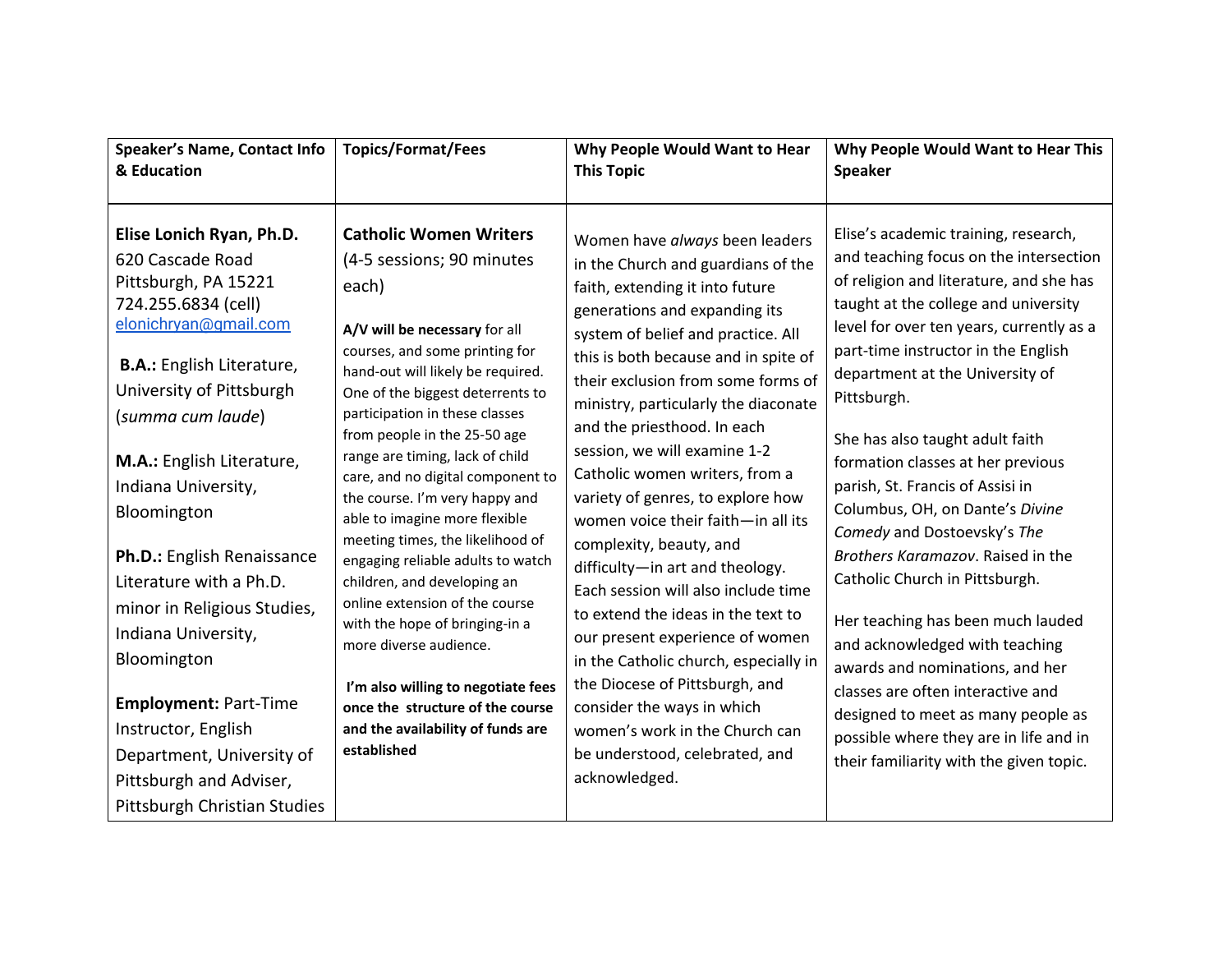| <b>Speaker's Name, Contact Info</b>                                                                         | <b>Topics/Format</b>                                                                                                                                                     | Why People Would Want to Hear                                                                                                                                                           | Why People Would Want to Hear This                                                                                                                                                             |
|-------------------------------------------------------------------------------------------------------------|--------------------------------------------------------------------------------------------------------------------------------------------------------------------------|-----------------------------------------------------------------------------------------------------------------------------------------------------------------------------------------|------------------------------------------------------------------------------------------------------------------------------------------------------------------------------------------------|
| & Education                                                                                                 |                                                                                                                                                                          | <b>This Topic</b>                                                                                                                                                                       | <b>Speaker</b>                                                                                                                                                                                 |
| Elise Lonich Ryan, Ph.D.                                                                                    | Theater and Liturgy (4-5                                                                                                                                                 | After the fall of Rome, the Classical<br>world of public theatrical                                                                                                                     | Elise's academic training, research,                                                                                                                                                           |
| 620 Cascade Road<br>Pittsburgh, PA 15221<br>724.255.6834 (cell)<br>elonichryan@gmail.com                    | sessions; 90 minutes each;<br>Ideally, this course overlaps with<br>the end of the Lenten and the<br>beginning of the Easter periods<br>so that the Church's ancient     | performance went dormant. It was<br>resurrected in the Roman Catholic<br>Church's liturgy, specifically in the<br>development of the quem quaeritis<br>(Whom are you seeking?) sequence | and teaching focus on the intersection<br>of religion and literature, and she has<br>taught at the college and university<br>level for over ten years, currently as a                          |
| <b>B.A.:</b> English Literature,<br>University of Pittsburgh<br>(summa cum laude)                           | sequences might rise both to the<br>liturgical rubrics we know today<br>and to theatrical practices which<br>could be directly applied to<br>people's Mass experiences.) | during the Easter Vigil liturgy. As<br>more sequences developed,<br>theatrical performance expanded<br>from liturgy to public performances                                              | part-time instructor in the English<br>department at the University of<br>Pittsburgh. She has also taught adult<br>faith formation classes at St. Francis of<br>Assisi in Columbus, OH, and on |
| M.A.: English Literature,<br>Indiana University,<br>Bloomington                                             | A/V will be necessary for all<br>courses, and some printing for<br>hand-out will likely be required.                                                                     | of Biblical stories and saints' lives:<br>the medieval mystery and morality<br>plays. Our course will be a dynamic<br>and interactive exploration of the                                | Dante's Divine Comedy and<br>Dostoevsky's The Brothers Karamazov.<br>Raised Catholic Church in Pittsburgh,<br>Elise lived out of state for ten years,                                          |
| Ph.D.: English Renaissance<br>Literature with a Ph.D.<br>minor in Religious Studies,<br>Indiana University, | I'm very happy and able to<br>imagine more flexible meeting<br>times, the likelihood of engaging<br>reliable adults to watch children,                                   | liturgy's long relationship with the<br>theater, and we will consider how<br>we are called today to embody our<br>worship via a variety of<br>performances during Mass. Often,          | returning in the summer of 2017. She<br>has the perspective of both an<br>"insider" to the community and an<br>"outsider."                                                                     |
| Bloomington<br><b>Employment: Part-Time</b><br>Instructor, English                                          | and developing an online<br>extension of the course with the<br>hope of bringing in a more<br>diverse audience.                                                          | Catholic ritual practices and the<br>Mass itself are pejoratively<br>described as "performance" and<br>"theater." This need not be negative                                             | Her teaching has been much lauded<br>and acknowledged with teaching<br>awards and nominations, and her                                                                                         |
| Department, University of<br>Pittsburgh and Adviser,<br>Pittsburgh Christian Studies                        | I'm willing to negotiate fees<br>once the structure of the course<br>and the availability of funds are<br>established.                                                   | descriptions but can point to deep<br>truths about our history and our<br>practice as Catholic Christians.                                                                              | classes are often interactive and<br>designed to meet as many people as<br>possible where they are in life and in<br>their familiarity with the given topic.                                   |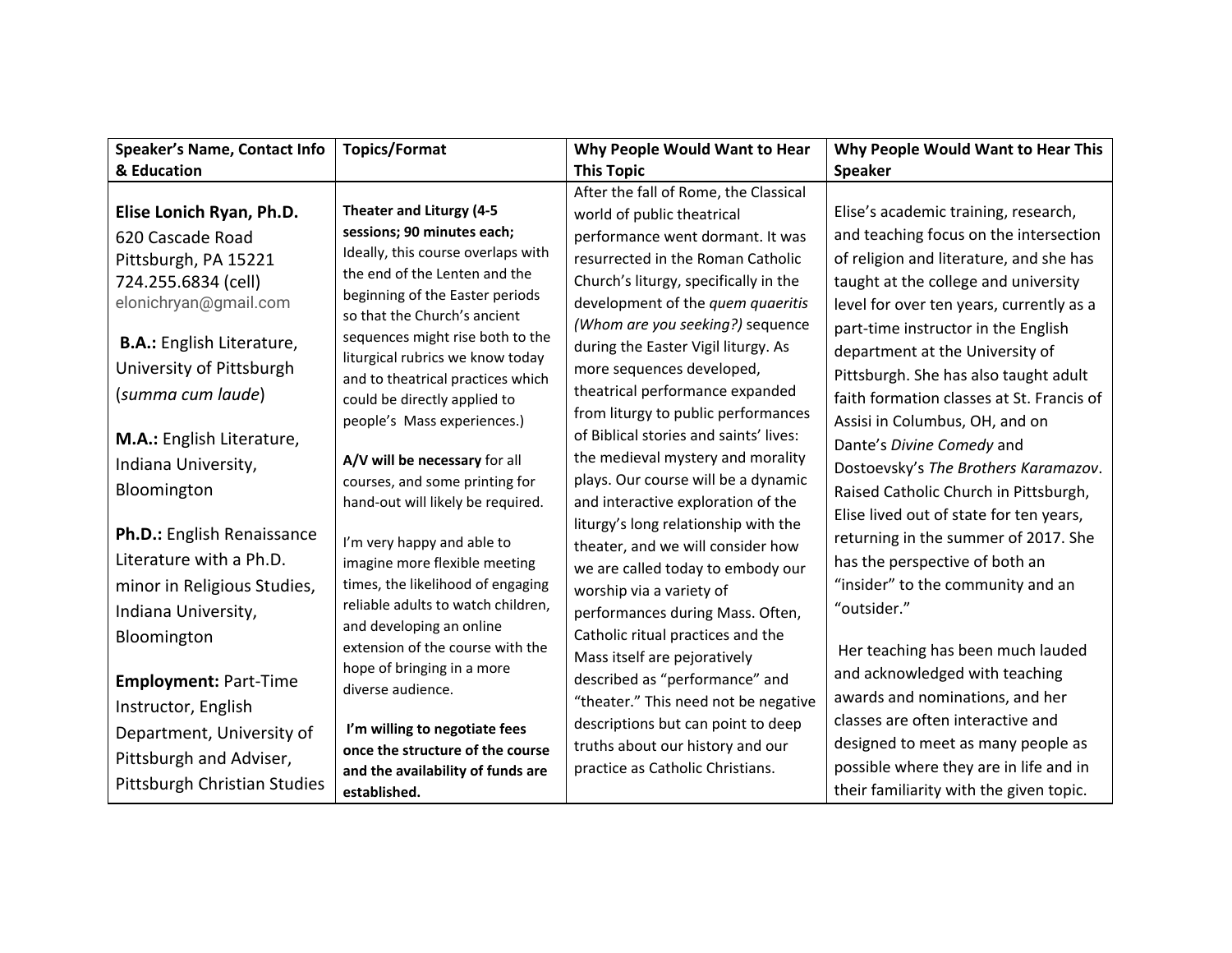| <b>Speaker's Name, Contact Info</b>                                                                                                         | <b>Topics/Format/Fees</b>                                                                                                                                                                                    | Why People Would Want to Hear                                                                                                                                                                                                              | Why People Would Want to Hear This                                                                                                                                                                            |
|---------------------------------------------------------------------------------------------------------------------------------------------|--------------------------------------------------------------------------------------------------------------------------------------------------------------------------------------------------------------|--------------------------------------------------------------------------------------------------------------------------------------------------------------------------------------------------------------------------------------------|---------------------------------------------------------------------------------------------------------------------------------------------------------------------------------------------------------------|
| & Education                                                                                                                                 |                                                                                                                                                                                                              | <b>This Topic</b>                                                                                                                                                                                                                          | <b>Speaker</b>                                                                                                                                                                                                |
| Elise Lonich Ryan, Ph.D.<br>620 Cascade Road<br>Pittsburgh, PA 15221<br>724.255.6834 (cell)<br>elonichryan@gmail.com                        | The Spirituality of the<br><b>Catholic Reformation (3-4)</b><br>sessions; 90 minutes each)<br>A/V will be necessary for all                                                                                  | From the mid-sixteenth century until<br>the late eighteenth century, the<br>Roman Catholic church experienced<br>one of its greatest periods of upheaval<br>as it responded to the Protestant<br>Reformation. Much violence and            | Elise's academic training, research,<br>and teaching focus on the intersection<br>of religion and literature, and she has<br>taught at the college and university<br>level for over ten years, currently as a |
| <b>B.A.:</b> English Literature,<br>University of Pittsburgh<br>(summa cum laude)<br>M.A.: English Literature,                              | courses, and some printing for<br>hand-out will likely be required.<br>One of the biggest deterrents to<br>participation in these classes<br>from people in the 25-50 age<br>range are timing, lack of child | intolerance resulted; there was also a<br>flourishing of visual art and literature<br>and the development of new spiritual<br>practices throughout Europe.<br>Together, we'll track some of the<br>major literary and spiritual figures of | part-time instructor in the English<br>department at the University of<br>Pittsburgh.<br>She has also taught adult faith<br>formation classes at her previous                                                 |
| Indiana University,<br>Bloomington                                                                                                          | care, and no digital component to<br>the course. I'm very happy and<br>able to imagine more flexible<br>meeting times, the likelihood of                                                                     | the Counter-Reformation, such as<br>Robert Southwell; John of the Cross;<br>Teresa of Avila; Francis de Sales;<br>Ignatius of Loyola. Through poetry,                                                                                      | parish, St. Francis of Assisi in<br>Columbus, OH, on Dante's Divine<br>Comedy and Dostoevsky's The                                                                                                            |
| Ph.D.: English Renaissance<br>Literature with a Ph.D.                                                                                       | engaging reliable adults to watch<br>children, and developing an<br>online extension of the course                                                                                                           | mystical, and devotional writing, we'll<br>explore how their imaginative<br>landscapes grappled with dogma and                                                                                                                             | Brothers Karamazov. Raised in the<br>Catholic Church in Pittsburgh,                                                                                                                                           |
| minor in Religious Studies,<br>Indiana University,<br>Bloomington                                                                           | with the hope of bringing in a<br>more diverse audience.                                                                                                                                                     | religious practice, expanding the<br>Church's understanding and practice<br>of prayer, art, friendship, and<br>devotion. Perhaps most importantly,                                                                                         | Her teaching has been much lauded<br>and acknowledged with teaching<br>awards and nominations, and her                                                                                                        |
| <b>Employment: Part-Time</b><br>Instructor, English<br>Department, University of<br>Pittsburgh and Adviser,<br>Pittsburgh Christian Studies | I'm also willing to negotiate fees<br>once the structure of the course<br>and the availability of funds are<br>established                                                                                   | we'll seriously consider the ways that<br>this period set a tone for centuries of<br>Catholic belief and practice and<br>continues both to inspire believers<br>and to frustrate them.                                                     | classes are often interactive and<br>designed to meet as many people as<br>possible where they are in life and in<br>their familiarity with the given topic.                                                  |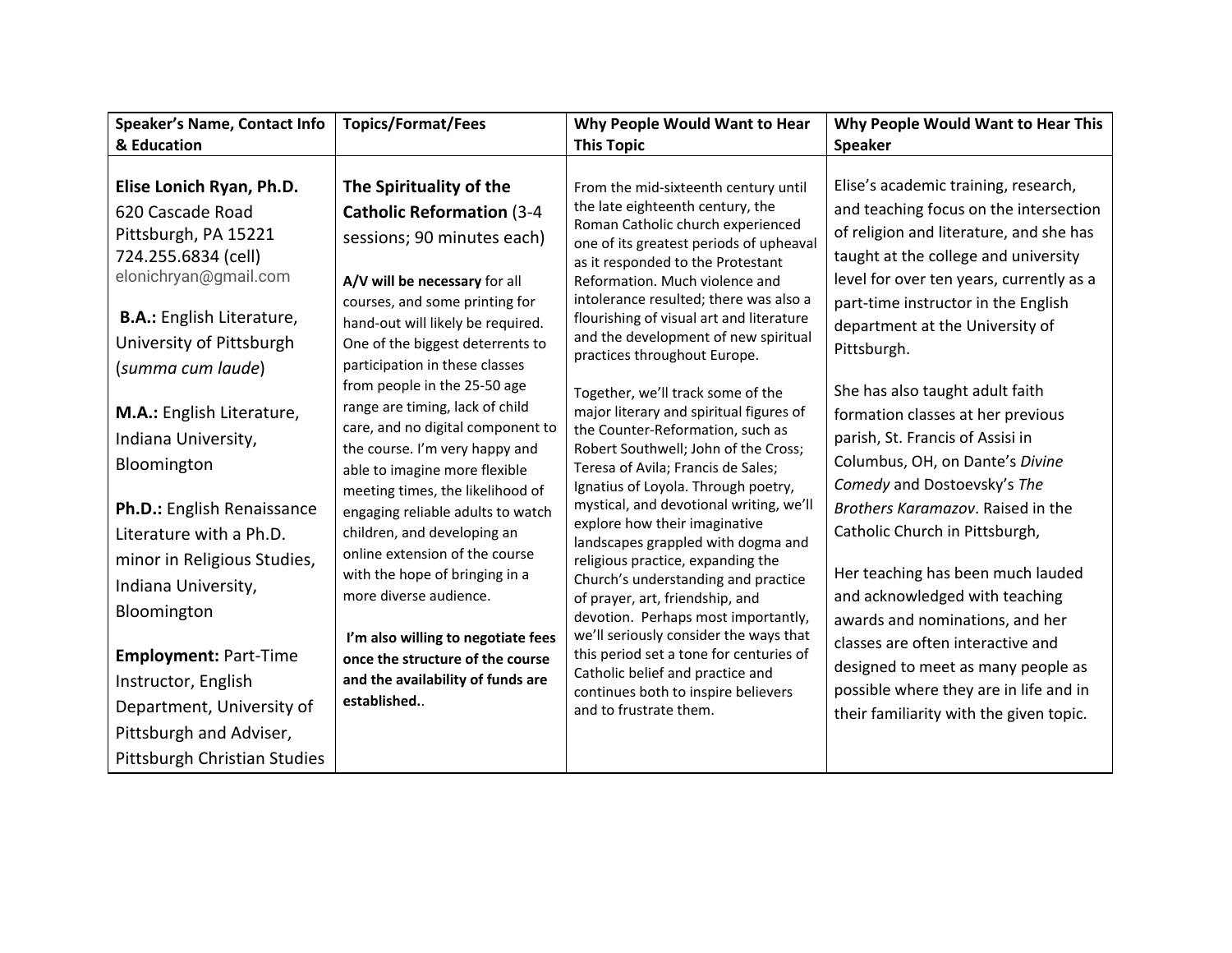| <b>Speaker's Name, Contact Info</b> | <b>Topics/Format</b>           | Why People Would Want to Hear      | Why People Would Want to Hear This  |
|-------------------------------------|--------------------------------|------------------------------------|-------------------------------------|
| & Education                         |                                | <b>This Topic</b>                  | <b>Speaker</b>                      |
|                                     |                                |                                    |                                     |
| <b>Christine Miller</b>             | <b>Relational ministry</b>     | We must have a relationship        | I have a deep passion for my faith, |
| Youth Minister                      |                                | with Jesus if we want to be        | (my personal relationship with      |
| St. Mary's Glenshaw                 | <b>Relationship with Jesus</b> | saved                              | Jesus)                              |
| cmilleryg@gmail.com                 |                                |                                    | I'm a convert into the Catholic     |
| 724-831-0511                        | Hope:                          | In our world there is pain and     | church I was raised Baptist with a  |
|                                     | Hope that after this world     | sadness because of sin,            | fundamentalist background           |
| LEM (Lay Ecclesial Minister)        | that God has prepared a        | however Paradise, the perfect      | I have been a youth minister for    |
| certification                       | place for his people           | world God first created, will      | over 11 years                       |
|                                     |                                | open again for all those who       | I instruct confirmation candidates  |
| Certified Program Manager           |                                | believe                            | in two separate parishes            |
|                                     | Salvation:                     |                                    | Mother of seven children with my    |
|                                     | Jesus is our Savior            | Because of sin, God had to send    | role as getting my children to      |
|                                     |                                | a messiah, a savior, for us to get | Heaven                              |
|                                     |                                | back to him                        |                                     |
|                                     | <b>Gods Plan:</b>              |                                    |                                     |
|                                     | How we are part of the         | God had a plan from the            |                                     |
|                                     | plan                           | beginning, and we are part of      |                                     |
|                                     |                                | the plan. A plan to fill the       |                                     |
|                                     |                                | heavens and get back to God.       |                                     |
|                                     |                                |                                    |                                     |